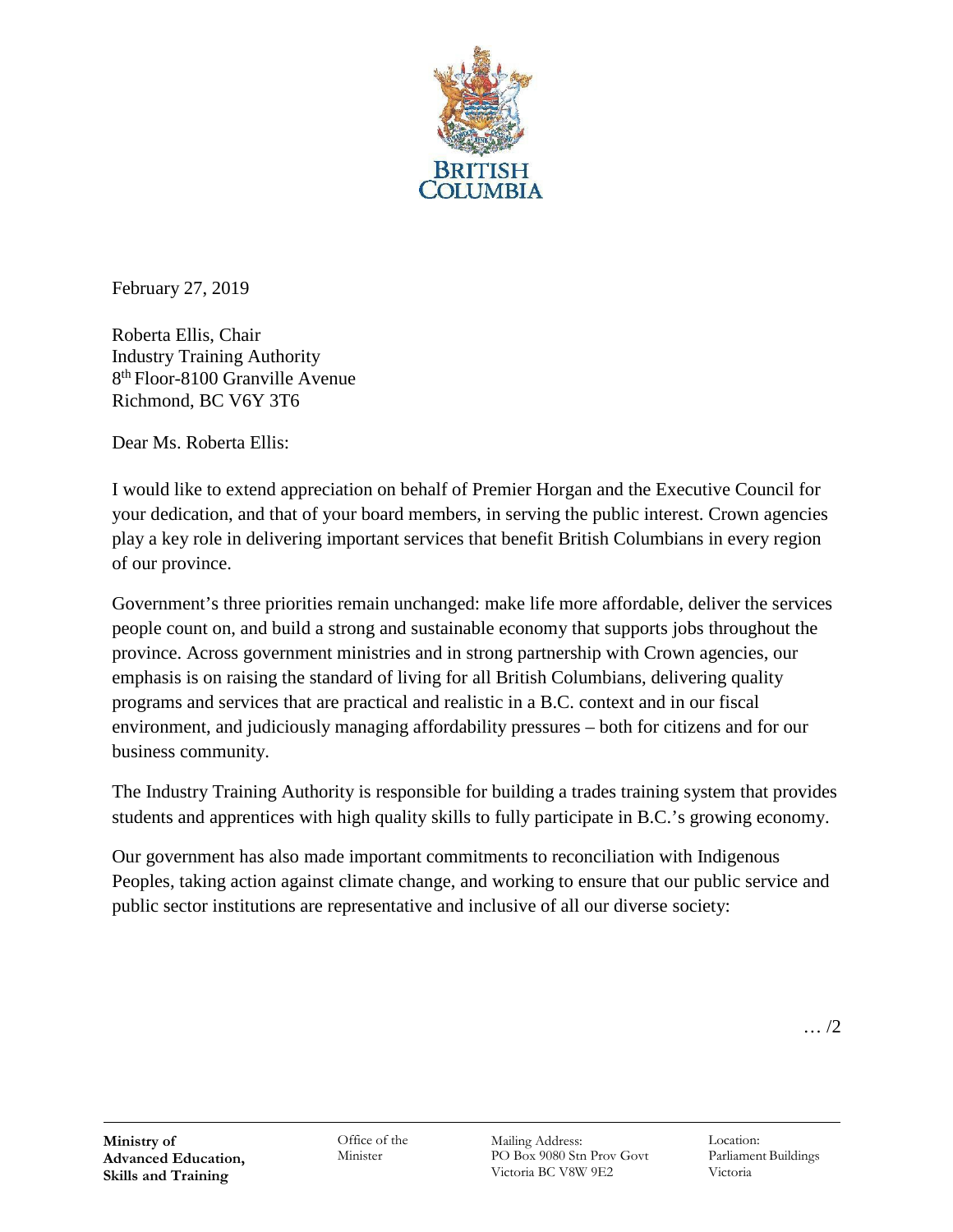- Government is adopting and implementing the United Nations Declaration of the Rights of Indigenous Peoples (UNDRIP), and the Calls to Action of the Truth and Reconciliation Commission (TRC), demonstrating our support for true and lasting reconciliation with Indigenous Peoples. All public sector organizations are expected to incorporate the UNDRIP and TRC within their specific mandate and context. Additionally, in May 2018, government released 10 Draft Principles to Guide the Province's Relationship with Indigenous Peoples, which serves as a guide for all public sector organizations as we continue to build relationships with Indigenous communities based on respect and recognition of inherent rights.
- While government has already taken steps towards achieving our legislated carbon reduction targets, much remains to be done. Our new climate strategy will outline significant GHG reduction measures in 2019/20 while supporting our program and service objectives through economic growth powered by clean, renewable energy, supported by technological innovation. Please ensure your organization's operationsalign with government's new climate plan.
- Over the coming fiscal year, I look forward to working with your leadership team to provide effective, citizen-centred governance, through strong public sector boards that represent the diversity of British Columbia. The Crown Agencies and Board Resourcing Office (CABRO) at the Ministry of Finance provides leadership for the appointment process to fill positions on the boards of Crown agencies. As your board is renewedover time, I encourage you to work with CABRO to actively seek out women, visible minorities, Indigenous Peoples, persons with disabilities, LGBTQ2S+ individuals, and others who may contribute to diversity to add to the CABRO candidate pool to fill open positions. My expectation is that candidates from all regions of our province will be invited to apply to help renew B.C.'s public sector boards, including individuals with a broad range of backgrounds in community, labour and business environments.

Having Canada's Digital Supercluster located in British Columbia creates an opportunity for industries, government ministries, crown agencies, public institutions and non-governmental organizations to collaborate in digital research and development projects. Should the Industry Training Authority intend to participate in or be a funding partner for Digital Supercluster projects, you are asked to work closely with the Ministry of Advanced Education and Skills Training staff to ensure that investments are aligned with Government's priorities and wherever possible, undertaken collectively with partner ministries and organizations. The Ministry of Advanced Education and Skills Training will work with the recently-established Deputy Minister's Committee on the Digital Supercluster to ensure that all projects are coordinated effectively across government.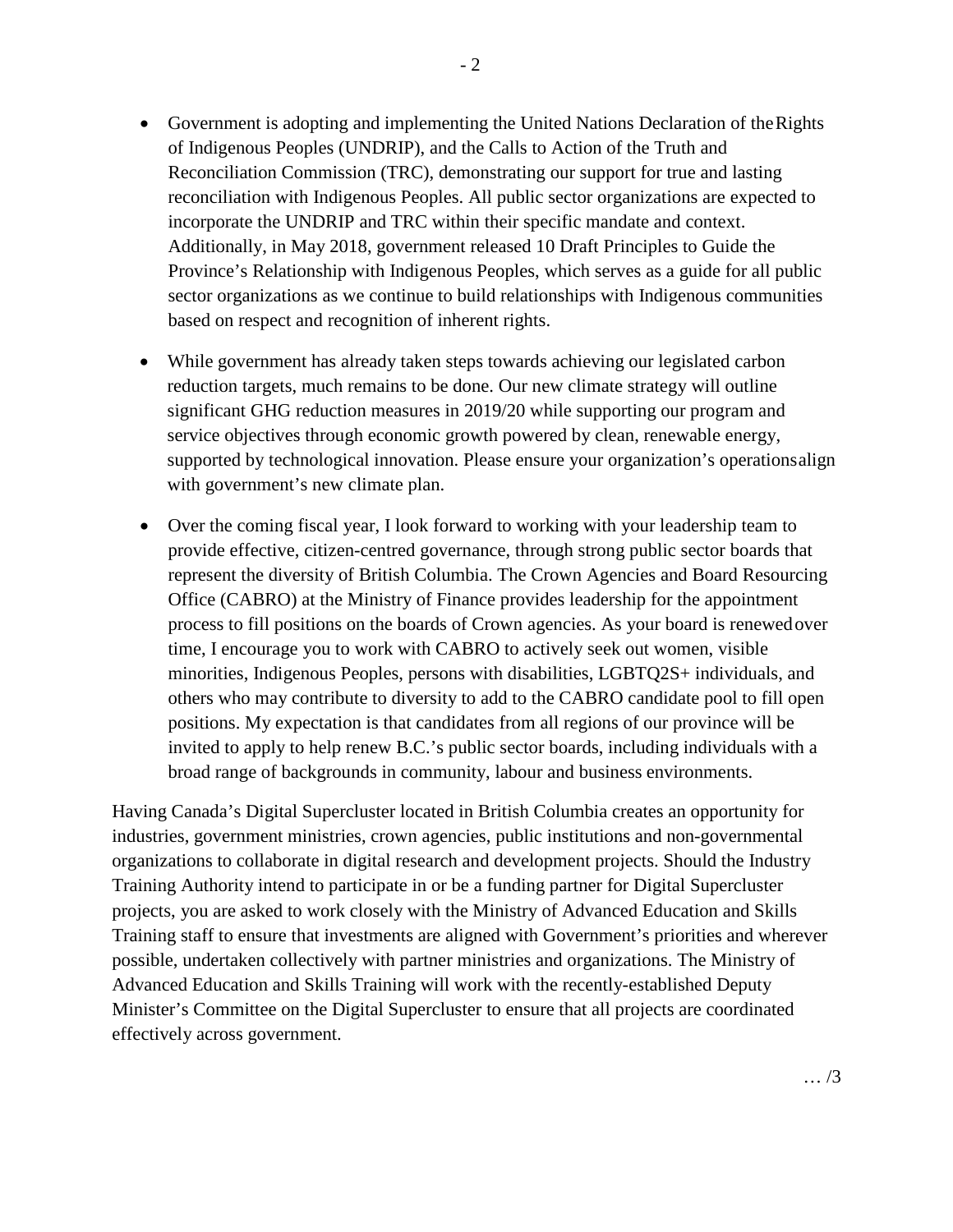As the Minister Responsible for the Industry Training Authority, I expect that you will make substantive progress on the following priorities and incorporate them in the goals, objectives and performance measures included in your Service Plan:

- Consistent with the goals outlined in ITA's 2019/20 Strategic Plan and Minister mandate letter to increase the participation of equity seeking groups in the skilled workforce,work closely with system partners to improve access to in-classroom and on-the-job training for women, indigenous people, and those in rural communities. Specific actions include, but are not limited to:
	- o Develop system-wide policies and programs to further progress strong and innovative partnerships between industry, employers, Indigenous communities, and training providers to support more apprentices to complete their trainingand obtain their Certificate of Qualification;
	- o Establish additional regional advisors and other programs and supports around the Province that meet the needs of women and Indigenous people in the trades; and
	- o Support youth across British Columbia to gain exposure to trades careers and work experience programs and to continue on in apprenticeship training after graduation.
	- o Partner with employers and trainers across the Province to develop policies and supports aimed at attracting and retaining more women into traditionally underrepresented trades.
- Support government in achieving true and lasting reconciliation with Indigenous peoples by aligning ITA's policies and programs with the UNDRIP articles and the TRC Calls to Action. Specifically, but not limited to:
	- o Develop and implement a plan to increase ITA's cultural awareness and competencies;
	- o Co-develop with ITA's Indigenous Advisory Council a review of ITApolicies and programs; and
	- o Develop and implement an Indigenous Skills Training Plan based on inputand guidance from ITA's Indigenous Advisory Council.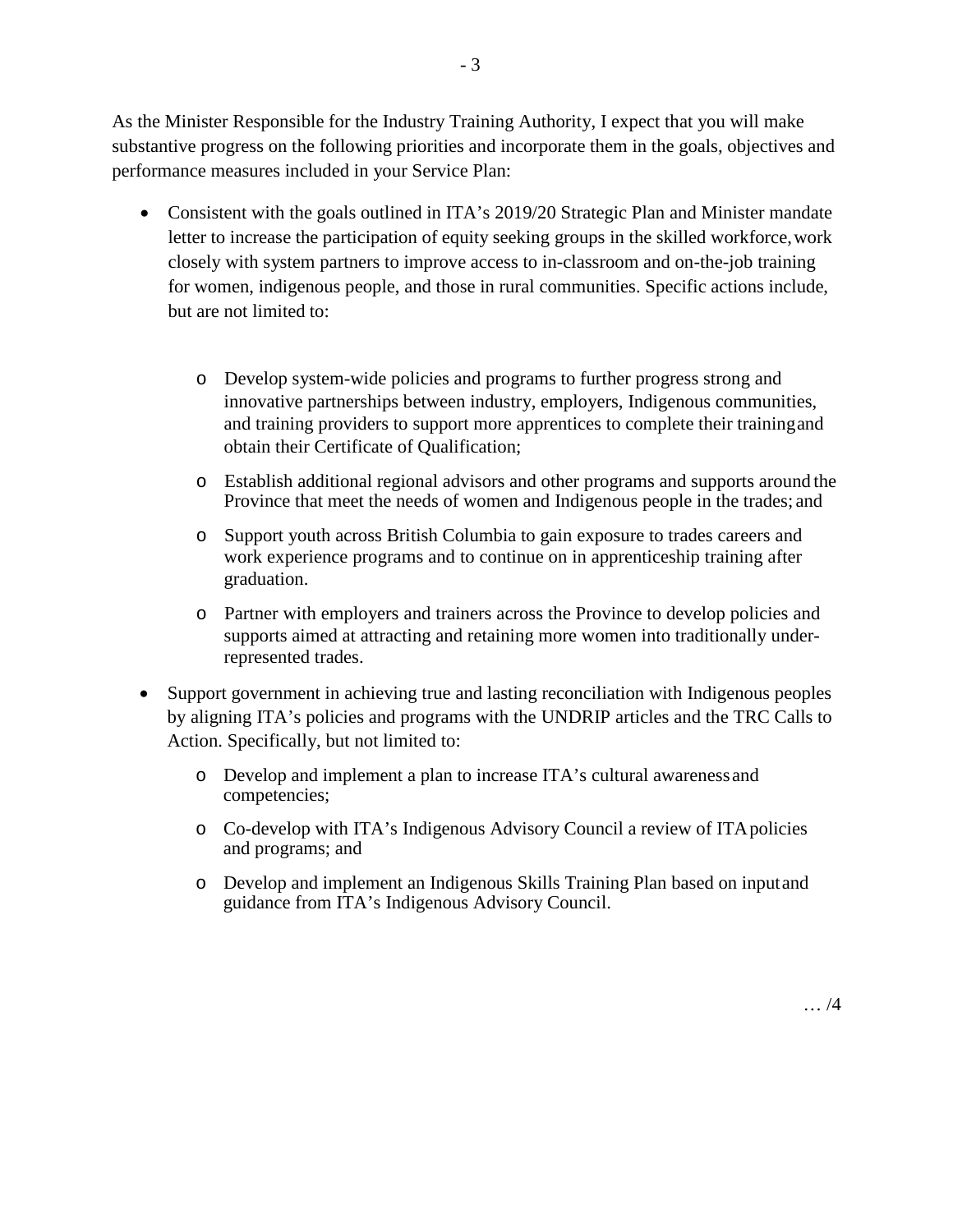- Work closely with government to implement initiatives that will strengthen the effectiveness of the overall trades system in improving outcomes forapprentices, specifically the ITA will:
	- o Support the implementation of effective apprentice ratios on public infrastructure projects;
	- o Work with the Ministry to improve completion rates to develop the skilledlabour force needed to support economic growth;
	- o Provide evidentiary support for a government-led review of trades that could benefit from compulsory designation, including working with the Ministry on stakeholder engagement and related findings. For 2019/20, this work will focus on the criteria for compulsory designation, including non-service industrytrades where the is high employer demand, the need for occupation-specific technical accuracy, and a requirement for responsiveness to technological advancements; and
	- o Invest in initiatives to improve trades training service standards and systemwide performance reporting.

Each board member is required to sign the Mandate Letter to acknowledge government's direction to your organization. The Mandate Letter is to be posted publicly on your organization's website on Budget Day on February 19, 2019 to coincide with the release of your organization's service plan.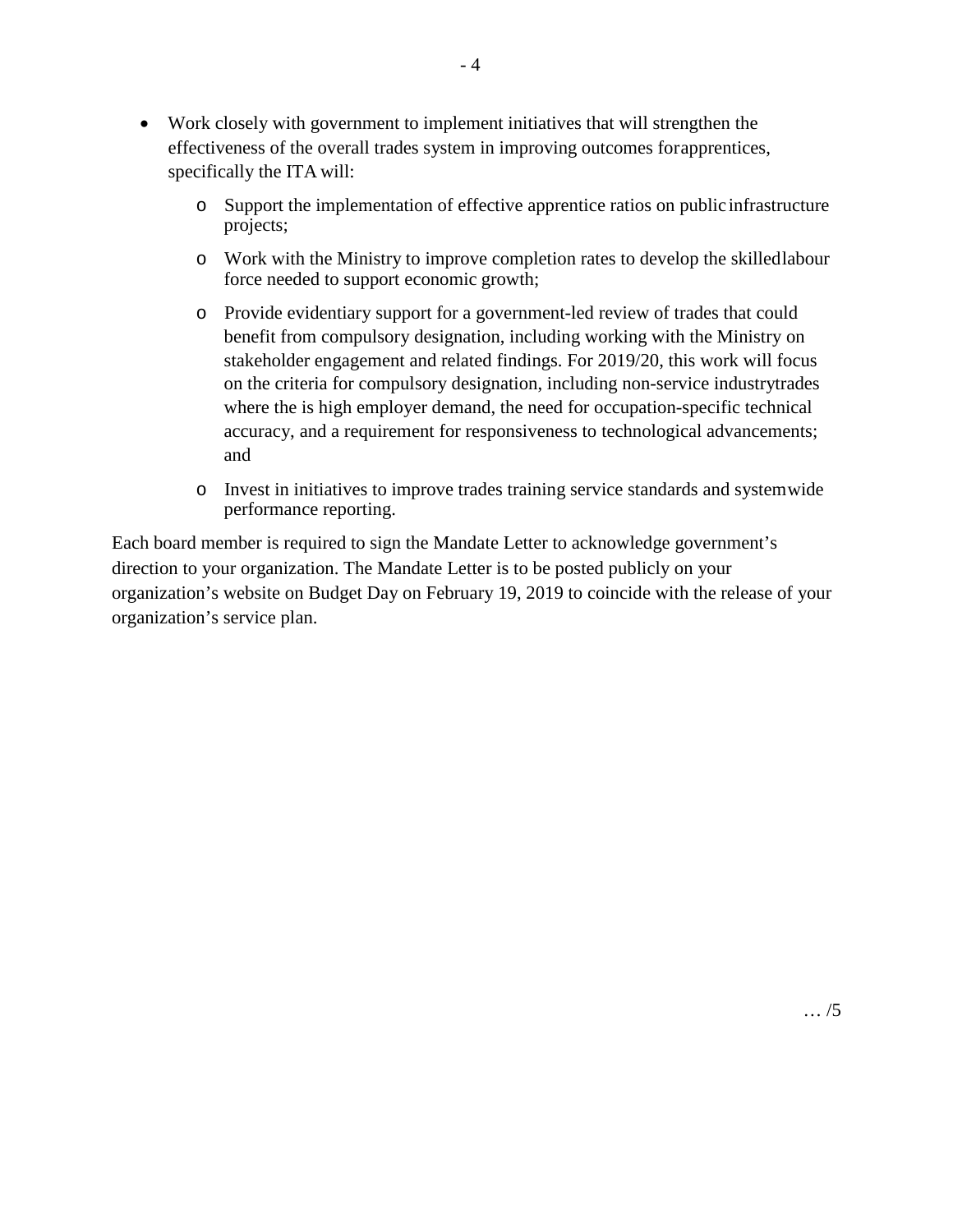I look forward to ongoing collaboration with your Board as we work together to deliver improved service and better outcomes for British Columbians.

Respectfully,

milance Mach

Melanie Mark Hli Haykwhl Wii Xsgaak Minister

pc: Honourable John Horgan, Premier Mr. Don Wright, Deputy Minister to the Premier and Cabinet Secretary Ms. Lori Wanamaker, Deputy Minister of Finance Ms. Heather Wood, Associate Deputy Minister and Secretary to Treasury Board Ms. Shannon Baskerville, Deputy Minister of Advanced Education, Skills and Training Mr. Andries Calitz, Director, Industry Training Authority Mr. Robert Davis, Director, Industry Training Authority Ms. Cynthia Oliver, Director, Industry Training Authority Mr. Jonathan Whitworth, Director, Industry Training Authority Mr. Laird Cronk, Director, Industry Training Authority Ms. Lisa Langevin, Director, Industry Training Authority Mr. Peter Baker, Director, Industry Training Authority Mr. Thomas Nyce, Director, Industry Training Authority Ms. Shelley Gray, Interim Chief Executive Officer, Industry Training Authority